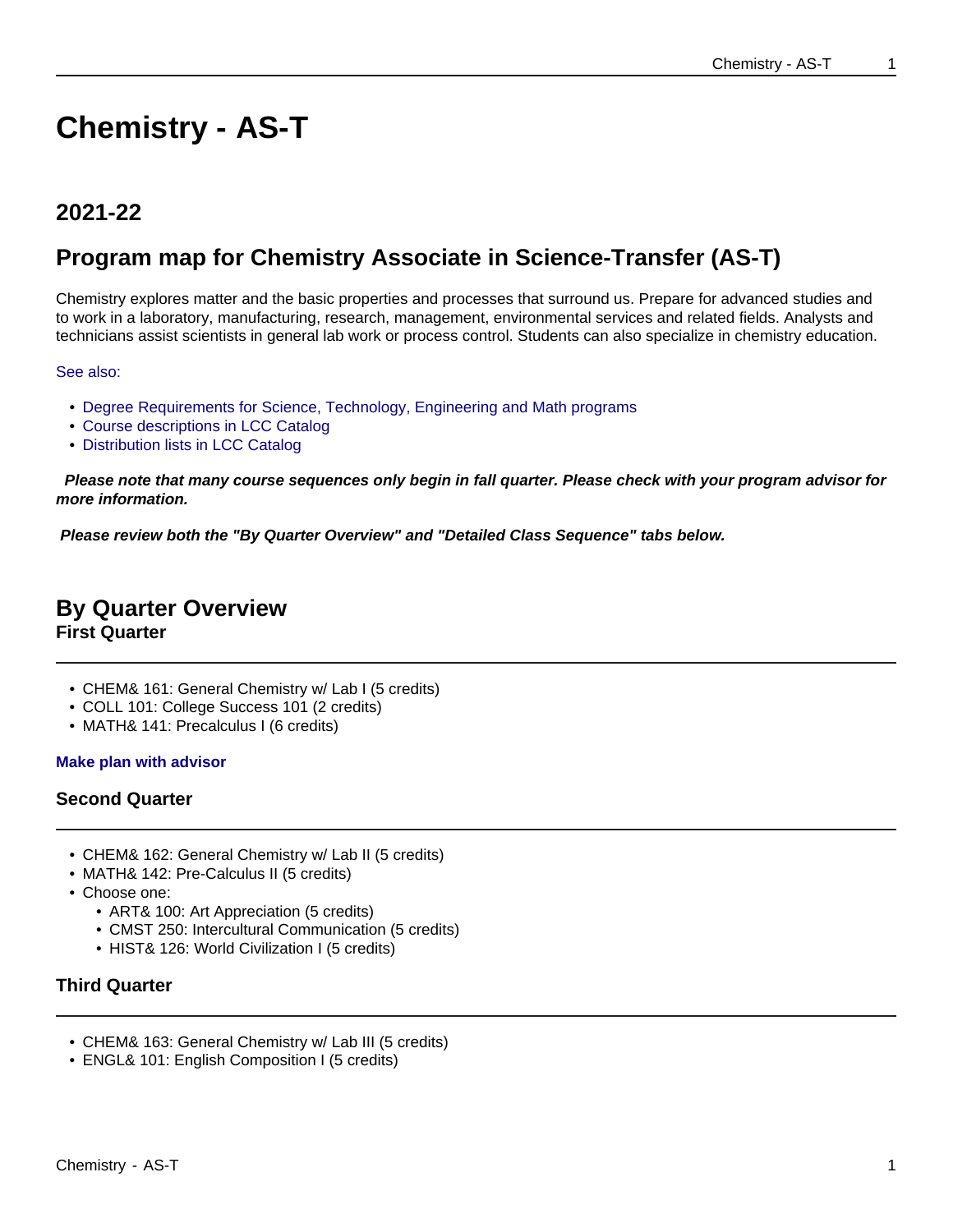- Choose one:
	- ANTH& 100: Survey of Anthropology (5 credits)
	- ANTH& 206: Cultural Anthropology (5 credits)
	- ECON& 201: Micro Economics (5 credits)
	- ECON& 202: Macro Economics (5 credits)
	- HIST& 128: Western Civ III (5 credits)
	- HIST& 215: Women in US History (5 credits)

#### **Research 4-year schools**

#### **Fourth Quarter**

- CHEM& 261: Organic Chemistry w/ Lab I (5 credits)
- MATH& 151: Calculus I (5 credits)

#### **Research 4-year schools**

#### **Fifth Quarter**

- CHEM& 262: Organic Chemistry w/ Lab II (5 credits)
- MATH& 152: Calculus II (5 credits)

#### **Sixth Quarter**

- CHEM& 263: Organic Chemistry w/ Lab III (5 credits)
- MATH& 153: Calculus III (5 credits)

#### **Seventh Quarter**

- PHYS& 221: Engineering Physics I w/ Lab (5 credits)
- MATH& 254: Calculus IV (5 credits)

#### **Visit 4-year schools**

#### **Eighth Quarter**

- PHYS& 222: Engineering Physics II w/ Lab (5 credits)
- MATH 240: Differential Equations (5 credits)

\*Pre- and co-requisite(s)

#### **Apply to 4-year schools**

#### **Ninth Quarter**

• PHYS& 223: Engineering Physics III w/ Lab(5 credits)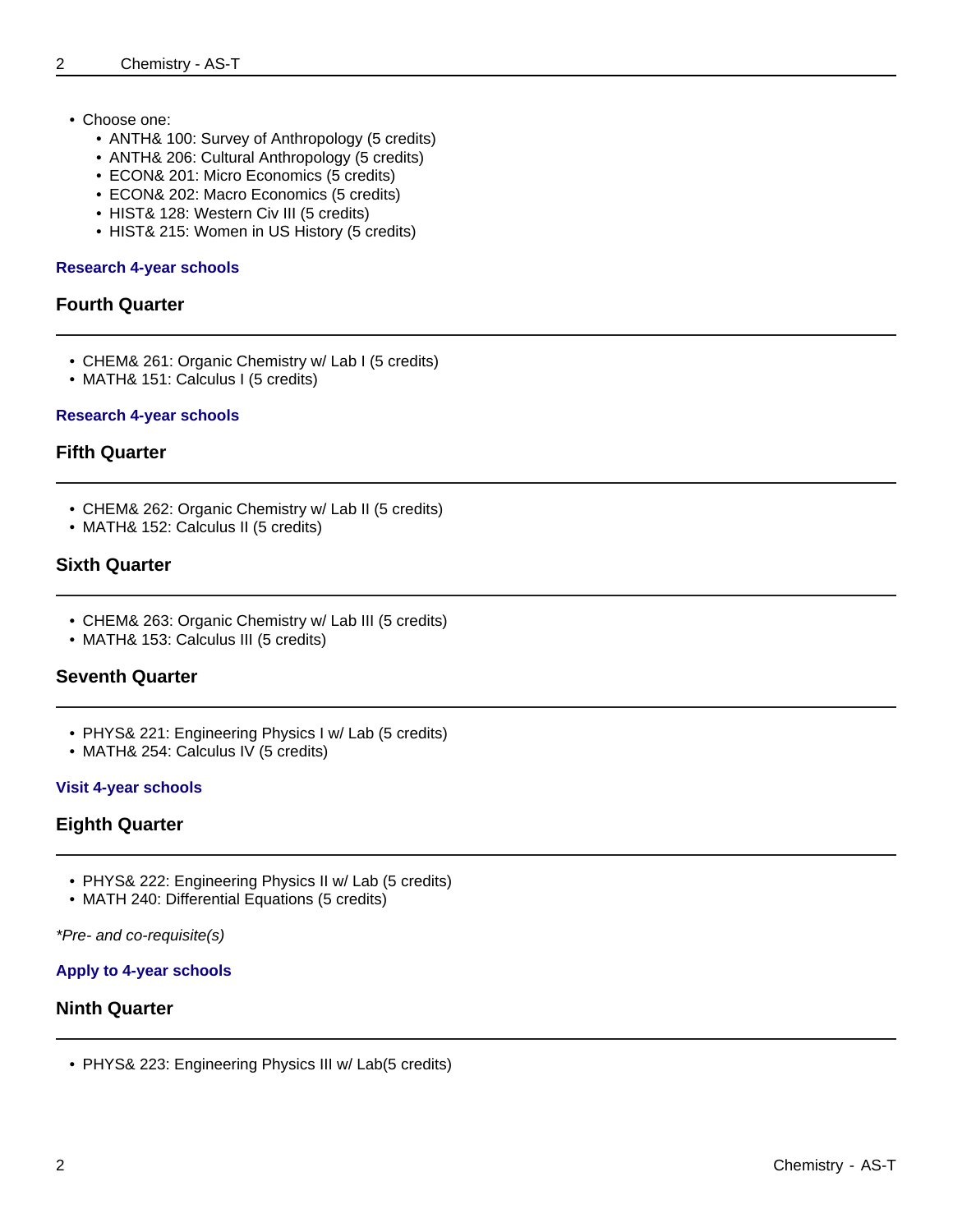- Choose one:
	- ANTH& 100: Survey of Anthropology (5 credits)
	- ANTH& 206: Cultural Anthropology (5 credits)
	- ECON& 201: Micro Economics (5 credits)
	- ECON& 202: Macro Economics (5 credits)
	- HIST& 128: Western Civ III (5 credits)
	- HIST& 215: Women in US History (5 credits)
- MATH 220: Linear Algebra (5 credits)

#### **Apply for graduation**

### **Detailed Class Sequence**

**1. Pre-Major Requirement**

CHEM& 161: General Chemistry w/ Lab I (5 credits)

• Prerequisites: CHEM& 100 or high school chemistry and MATH 098.

#### **2. College Success**

COLL 101: College Success 101 (2 credits)

#### **3. Prerequisite Coursework**

MATH& 141: Precalculus I (6 credits)

• Prerequisites: C or better in MATH 098, B or better in ABE 092, or placement.

#### **4. Pre-Major Requirement**

CHEM& 162: General Chemistry w/ Lab II (5 credits)

• Prerequisites: CHEM& 161

#### **5. Prerequisite Coursework**

MATH& 142: Precalculus II (5 credits)

• Prerequisites: C or better in MATH& 141.

#### **6. Humanities / Diversity Requirement**

Choose one of these recommended courses:

- ART& 100: Art Appreciation (5 credits)
- CMST 250: Intercultural Communication (5 credits)
	- Fulfills [DIVR] requirement at WSU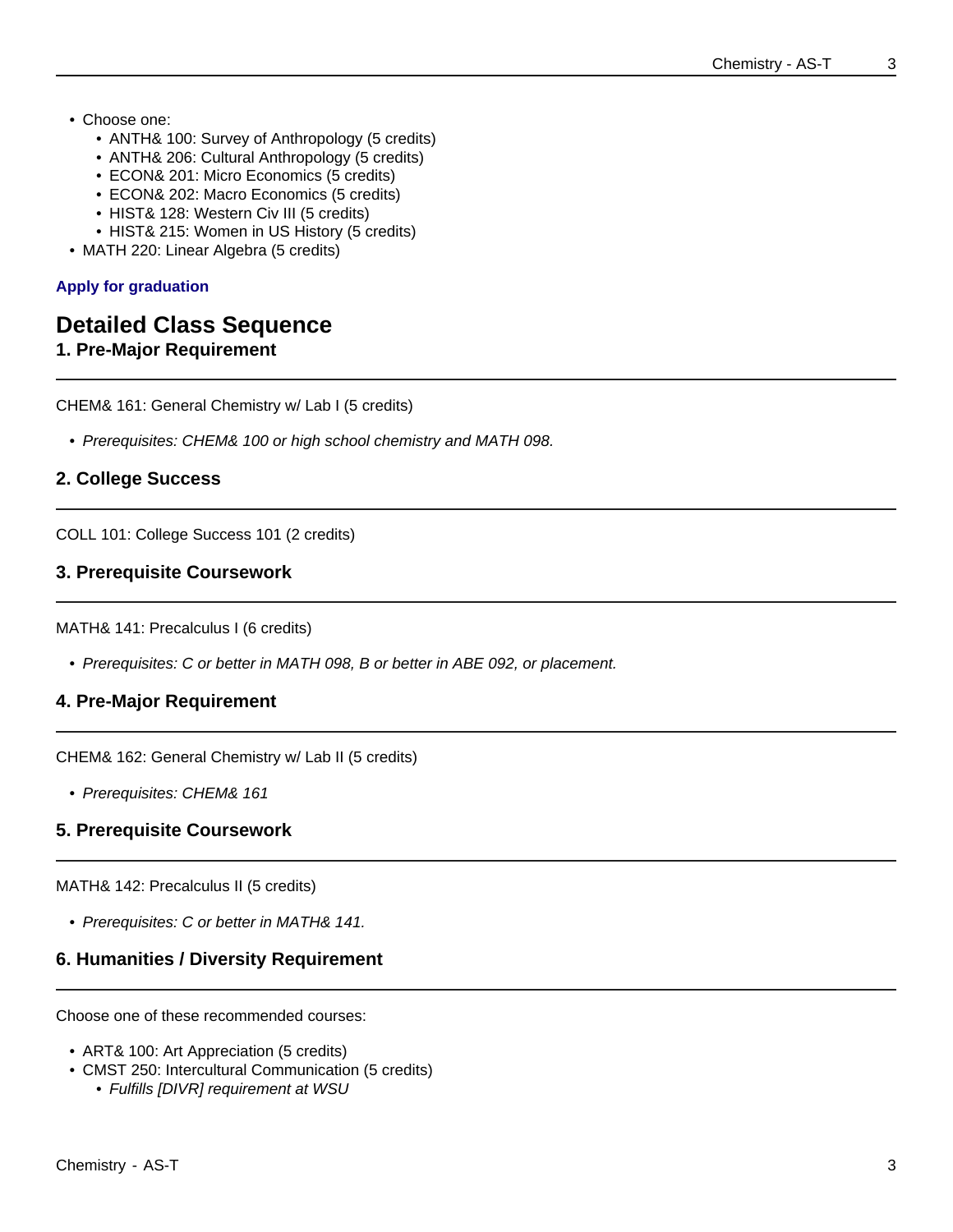• HIST& 126: World Civilization I (5 credits) • Fulfills [DIVR] requirement at WSU

#### **7. Pre-Major Requirement**

CHEM& 163: General Chemistry w/ Lab III (5 credits)

• Prerequisites: CHEM& 162

#### **8. Communications Requirement**

ENGL& 101: English Comp I (5 credits)

• Prerequisites: College level reading and writing skills or completion of ENGL 099 or TECH 105 with a grade of C or better.

#### **9. Social Science Requirement**

Choose one of these recommended courses:

- ANTH& 100: Survey of Anthropology (5 credits) • Fulfills [DIVR] requirement at WSU
- ANTH& 206: Cultural Anthropology (5 credits)
	- Fulfills [DIVR] requirement at WSU
- ECON& 201: Micro Economics (5 credits)
- Prerequisites: MATH 088 or TECH 088 or BUS 104 and ENGL& 101 or BUS 190.
- ECON& 202: Macro Economics (5 credits)
	- Prerequisite: ECON& 201 or instructor permission.
- HIST& 128: Western Civ III (5 credits)
	- Fulfills [ROOT] requirement at WSU
- HIST& 215: Women in US History (5 credits)
	- Fulfills [DIVR] requirement at WSU

#### **10. Pre-Major Requirement**

CHEM& 261: Organic Chemistry w/ Lab I (5 credits)

• Prerequisite: CHEM& 163 or instructor permission.

#### **11. Math Requirement**

MATH& 151: Calculus I (5 credits)

• Prerequisites: MATH& 142 with a grade of C or better.

#### **12. Pre-Major Requirement**

CHEM& 262: Organic Chemistry w/ Lab II (5 credits)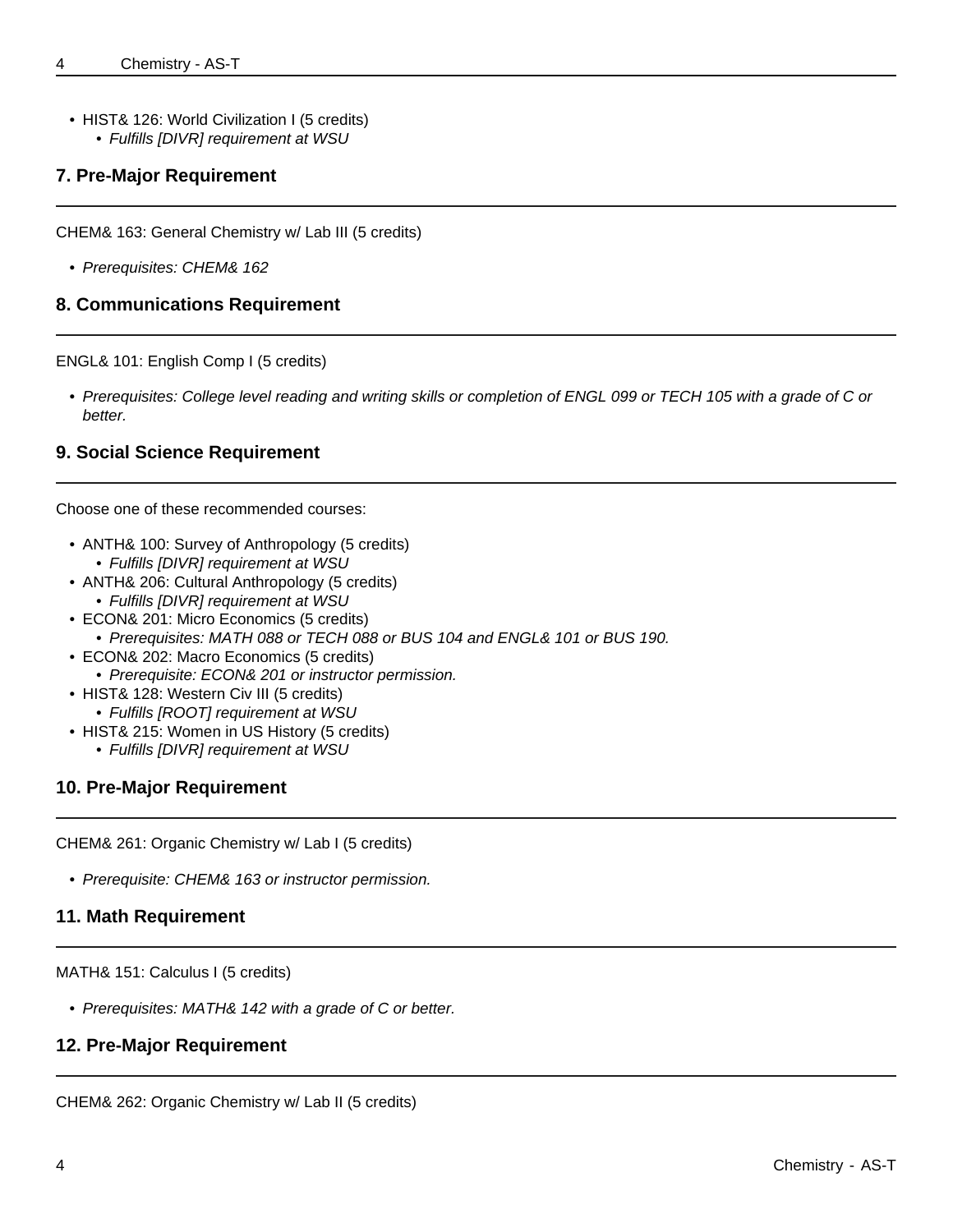• Prerequisites: CHEM& 261

#### **13. Math Requirement**

MATH& 152: Calculus II (5 credits)

• Prerequisite: MATH& 151 with a grade of C or better.

#### **14. Pre-Major Requirement**

CHEM& 263: Organic Chemistry w/ Lab III (5 credits)

• Prerequisite: CHEM& 262

#### **15. Pre-Major Requirement**

MATH& 153: Calculus III (5 credits)

• Prerequisite: MATH& 152 with a grade of C or better.

#### **16. Pre-Major Requirement**

PHYS& 221: Engineering Physics I w/ Lab (5 credits)

• Prerequisites: Completion of or concurrent enrollment in MATH& 151 or instructor permission.

#### **17. Recommended Elective**

MATH& 254: Calculus IV (5 credits)

• Prerequisites: MATH& 153 with a grade of C or better.

#### **18. Pre-Major Requirement**

PHYS& 222: Engineering Physics II w/ Lab (5 credits)

• Prerequisites: PHYS& 221, MATH& 152 or instructor permission.

#### **19. Recommended Elective**

MATH 240: Differential Equations (5 credits)

• Prerequisite: MATH& 254 with a grade of C or better.

#### **20. Pre-Major Requirement**